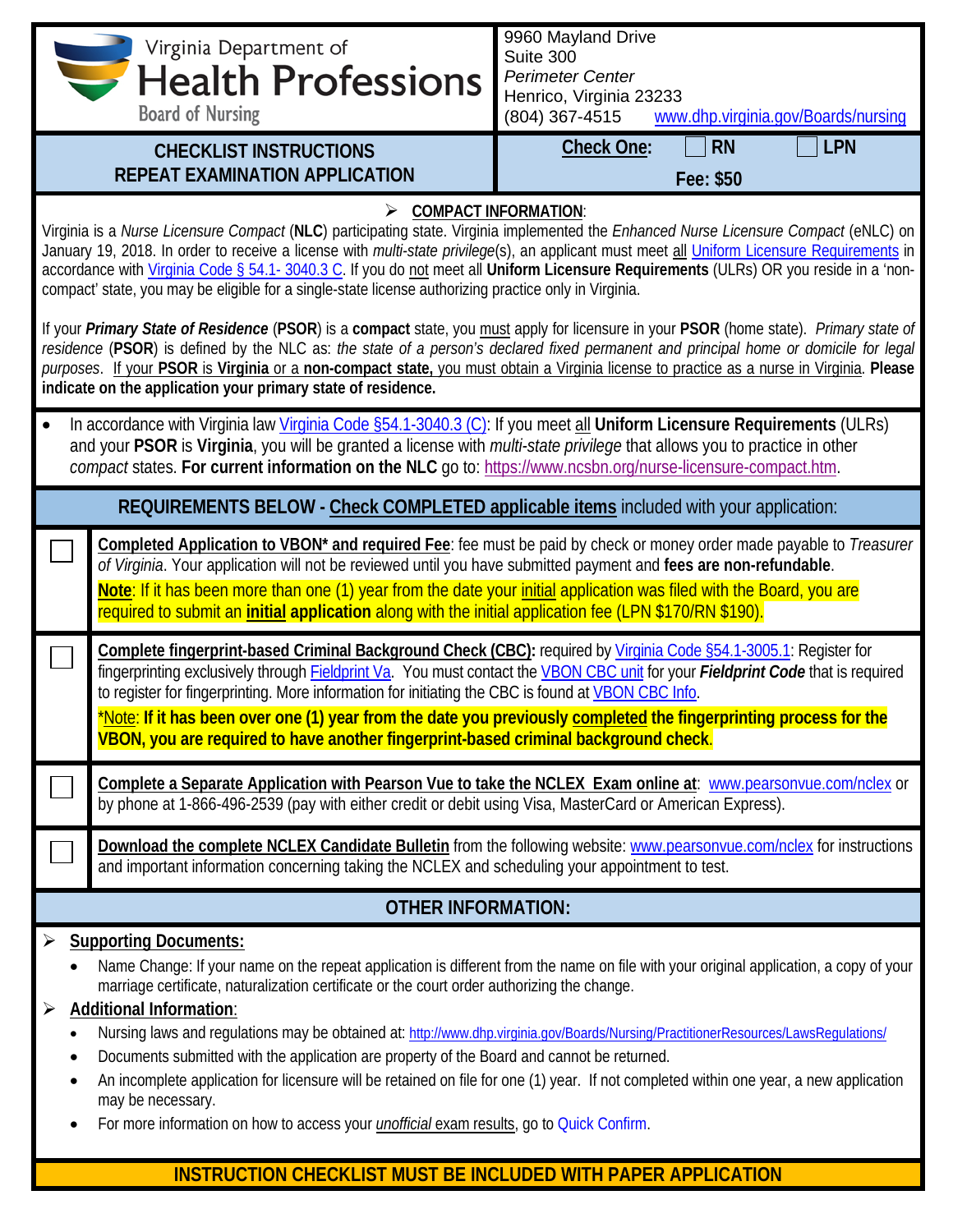|                                        | Virginia Department of<br><b>Board of Nursing</b> | <b>Health Professions</b>       |            | Suite 300<br><b>Perimeter Center</b><br>Henrico, Virginia 23233 |                     | (804) 367-4515 www.dhp.virginia.gov/Boards/nursing |
|----------------------------------------|---------------------------------------------------|---------------------------------|------------|-----------------------------------------------------------------|---------------------|----------------------------------------------------|
|                                        | <b>APPLICATION - REPEAT EXAMINATION (RN/LPN)</b>  |                                 |            |                                                                 |                     |                                                    |
| FOR OFFICE USE ONLY (Finance Division) |                                                   | FOR OFFICE USE ONLY (BON Staff) |            |                                                                 |                     |                                                    |
| Fee Paid:<br>\$50.00                   | Applicant ID#                                     | Receipt#                        |            | Transcript Processed:                                           | Ack. Letter: $\Box$ | Deemed Eligible: $\Box$                            |
|                                        |                                                   |                                 | License #: | <b>Issue Date:</b>                                              | Approved By:        |                                                    |

Virginia Department of

9960 Mayland Drive

I hereby make application for licensure by examination as a **Registered or Practical Nurse** in the Commonwealth of Virginia. The following evidence of my qualifications is submitted with a **check or money order** in the amount of **\$50.00** made payable to the *Treasurer of Virginia.* **The application fee is non-refundable.**

## **Disclosure of Addresses**

Pursuant to [Virginia Code § 54.1-2400.02](https://law.lis.virginia.gov/vacode/title54.1/chapter24/section54.1-2400.02/) addresses of licensees are made available to the public. Normally, the Address of Record is the publicly disclosed address. If you do not want your Address of Record to be made public, you may provide a second, publicly disclosable address (e.g. work or practice address). If you would like your Address of Record to be publically available please complete both sections with same address.

## **Disclosure of Social Security or DMV Control Numbers**

Pursuant to [Virginia Code § 54.1-116 \(A\)](https://law.lis.virginia.gov/vacode/title54.1/chapter1/section54.1-116/), you are required to submit your social security number or your control number issued by the *Virginia* Department of Motor Vehicles\*. If you fail to do so, the processing of your application will be suspended and fees will not be refunded. This number will be used by the Department of Health Professions for identification and will not be disclosed for other purposes except as provided for by law. Federal and state law requires that this number be shared with other agencies for child support enforcement activities. Under [Virginia Code § 54.1-116 \(B\),](https://law.lis.virginia.gov/vacode/title54.1/chapter1/section54.1-116/) foreign nationals who are otherwise qualified as an applicant for a license, certificate or registration may be issued a temporary license or authorization to practice, effective for not longer than 90 days.

| <b>PERSONAL INFORMATION:</b>                                                                                                                                                                                   |       |              |                                                                                                     |                   |            |               |
|----------------------------------------------------------------------------------------------------------------------------------------------------------------------------------------------------------------|-------|--------------|-----------------------------------------------------------------------------------------------------|-------------------|------------|---------------|
| <b>APPLICANT</b> – Please provide the information requested below and on the next<br>two pages. Use full name, not initials.                                                                                   |       |              | Applicant Type (Check One):                                                                         | <b>RN</b>         | <b>LPN</b> |               |
| Name:<br>Last                                                                                                                                                                                                  |       | First        |                                                                                                     | Middle/Maiden     |            | <b>Suffix</b> |
| <b>Previous Names Used</b><br>(if applicable or write N/A for not applicable):                                                                                                                                 |       |              |                                                                                                     |                   |            |               |
| Address of Record (Mailing Address):                                                                                                                                                                           | City: | <b>State</b> | Zip:                                                                                                | Telephone Number: |            |               |
| Publicly Disclosable Address:                                                                                                                                                                                  | City: | State        | Zip                                                                                                 | Telephone Number: |            |               |
| Email Address:                                                                                                                                                                                                 |       |              |                                                                                                     |                   |            |               |
| Date of Birth:                                                                                                                                                                                                 |       |              | Social Security Number OR Virginia DMV Control #:<br>*Note: SSN is required for a permanent license |                   |            |               |
| Print your name as you wish it to appear on your license:                                                                                                                                                      |       |              |                                                                                                     |                   |            |               |
| <b>DECLARATION OF PRIMARY STATE OF RESIDENCE</b>                                                                                                                                                               |       |              |                                                                                                     |                   |            |               |
| I declare that the state of:<br>is my Primary State of Residence and that such constitutes my<br>permanent and principal home for legal purposes. (*If not VA, refer to Compact info on the Instruction page). |       |              |                                                                                                     |                   |            |               |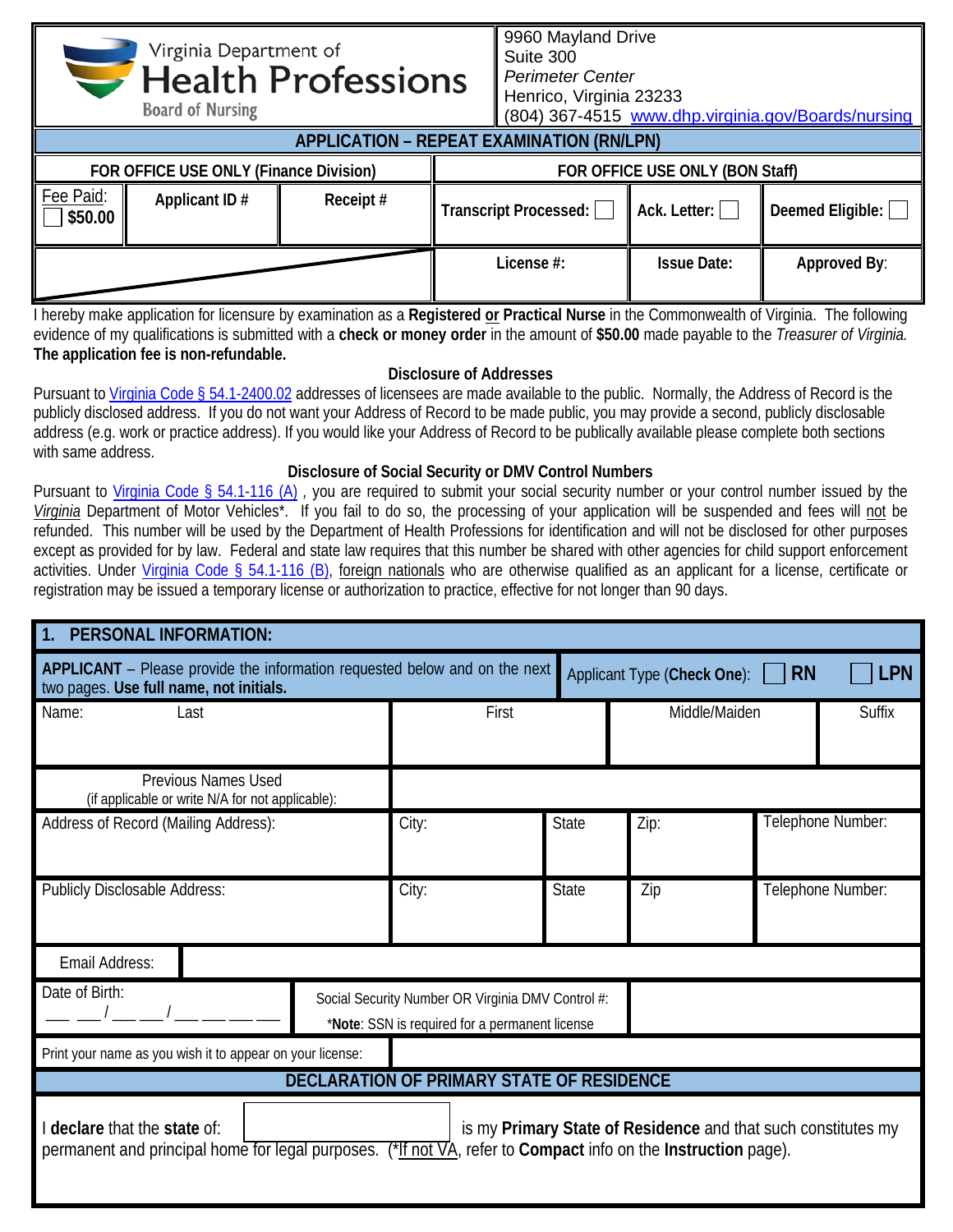| 2.             | UNIFORM LICENSURE REQUIREMENTS                                                                                                                                                                                                                                                                                                                                                                                                                                                                                                                                                                                                                                                                                                                                                                                                                                                                                                                                                                                                                                                                                                                                                                                                                                                                                                                                                                                                                                                                                                                                                                                                                                                                                                                                                                                                                                                                                                                                                                                                                                                                                                                 |
|----------------|------------------------------------------------------------------------------------------------------------------------------------------------------------------------------------------------------------------------------------------------------------------------------------------------------------------------------------------------------------------------------------------------------------------------------------------------------------------------------------------------------------------------------------------------------------------------------------------------------------------------------------------------------------------------------------------------------------------------------------------------------------------------------------------------------------------------------------------------------------------------------------------------------------------------------------------------------------------------------------------------------------------------------------------------------------------------------------------------------------------------------------------------------------------------------------------------------------------------------------------------------------------------------------------------------------------------------------------------------------------------------------------------------------------------------------------------------------------------------------------------------------------------------------------------------------------------------------------------------------------------------------------------------------------------------------------------------------------------------------------------------------------------------------------------------------------------------------------------------------------------------------------------------------------------------------------------------------------------------------------------------------------------------------------------------------------------------------------------------------------------------------------------|
|                | In order to receive a license with multi-state privilege(s), an applicant must meet all Uniform Licensure Requirements in accordance with<br>Virginia Code § 54.1- 3040.3 C. If you do not meet all Uniform Licensure Requirements (ULRs) OR you reside in a 'non-compact' state, you<br>may be eligible for a single-state license authorizing practice only in Virginia. For current information on the NLC go to:<br>https://www.ncsbn.org/nurse-licensure-compact.htm.                                                                                                                                                                                                                                                                                                                                                                                                                                                                                                                                                                                                                                                                                                                                                                                                                                                                                                                                                                                                                                                                                                                                                                                                                                                                                                                                                                                                                                                                                                                                                                                                                                                                     |
|                | $^*$ NO $\Box$<br>Do you meet all <i>Uniform Licensure Requirements</i> in accordance with <i>Virginia Code § 54.1-3040.3 C</i> ? YES<br>*If No, provide details in Explanation Section.                                                                                                                                                                                                                                                                                                                                                                                                                                                                                                                                                                                                                                                                                                                                                                                                                                                                                                                                                                                                                                                                                                                                                                                                                                                                                                                                                                                                                                                                                                                                                                                                                                                                                                                                                                                                                                                                                                                                                       |
| 3.             | <b>ADDITIONAL QUESTIONS</b>                                                                                                                                                                                                                                                                                                                                                                                                                                                                                                                                                                                                                                                                                                                                                                                                                                                                                                                                                                                                                                                                                                                                                                                                                                                                                                                                                                                                                                                                                                                                                                                                                                                                                                                                                                                                                                                                                                                                                                                                                                                                                                                    |
|                | Answer YES or NO to EACH of the following:                                                                                                                                                                                                                                                                                                                                                                                                                                                                                                                                                                                                                                                                                                                                                                                                                                                                                                                                                                                                                                                                                                                                                                                                                                                                                                                                                                                                                                                                                                                                                                                                                                                                                                                                                                                                                                                                                                                                                                                                                                                                                                     |
| $\mathbf{1}$ . | Have you ever been convicted, pled guilty to or pled Nolo Contendere to the violation of any federal, state or other statute or ordinance<br>constituting a felony or misdemeanor? (Including convictions for driving under the influence, but excluding traffic violations) YES $\Box$ NO $\Box$                                                                                                                                                                                                                                                                                                                                                                                                                                                                                                                                                                                                                                                                                                                                                                                                                                                                                                                                                                                                                                                                                                                                                                                                                                                                                                                                                                                                                                                                                                                                                                                                                                                                                                                                                                                                                                              |
| 2.             | Within the past five (5) years, have you exhibited any conduct or behavior that could call into question your ability to practice in a competent<br>and professional manner? YES □ NO □<br>A. If YES, detail under Explanation section.<br>B. Within the past five (5) years, have you sought or been directed to seek treatment for your conduct or behavior? YES NO                                                                                                                                                                                                                                                                                                                                                                                                                                                                                                                                                                                                                                                                                                                                                                                                                                                                                                                                                                                                                                                                                                                                                                                                                                                                                                                                                                                                                                                                                                                                                                                                                                                                                                                                                                          |
| 3.             | Do you currently have any physical condition or impairment that affects or limits your ability to perform any of the obligations and<br>responsibilities of professional practice in a safe and competent manner? "Currently" means recently enough so that the condition could<br>reasonably have an impact on your ability to function as a practicing nurse. YES $\Box$ NO $\Box$<br>A. If YES, detail under Explanation section. (Note: The Board may request a letter from your current treatment provider addressing your<br>current condition and ability to safely practice. You may consider providing this documentation with your application or have your<br>provider send this documentation directly to the Board).                                                                                                                                                                                                                                                                                                                                                                                                                                                                                                                                                                                                                                                                                                                                                                                                                                                                                                                                                                                                                                                                                                                                                                                                                                                                                                                                                                                                              |
| 4.             | Do you currently have any mental health condition or impairment that affects or limits your ability to perform any of the obligations and<br>responsibilities of professional practice in a safe and competent manner? "Currently" means recently enough so that the condition could<br>reasonably have an impact on your ability to function as a practicing nurse. YES $\Box$ NO $\Box$<br>If YES, detail under Explanation section. (Note: The Board may request a letter from your current treatment provider addressing your<br>current condition and ability to safely practice. You may consider providing this documentation with your application or have your<br>provider send this documentation directly to the Board).                                                                                                                                                                                                                                                                                                                                                                                                                                                                                                                                                                                                                                                                                                                                                                                                                                                                                                                                                                                                                                                                                                                                                                                                                                                                                                                                                                                                            |
| 5.             | Do you currently have any condition or impairment related to alcohol or other substance use that affects or limits your ability to perform any of<br>the obligations and responsibilities of professional practice in a safe and competent manner? "Currently" means recently enough so that the<br>condition could reasonably have an impact on your ability to function as a practicing nurse. YES $\Box$ NO<br>If YES, detail under Explanation section. (Note: The Board may request a letter from your current treatment provider addressing your<br>А.<br>current condition and ability to safely practice. You may consider providing this documentation with your application or have your<br>provider send this documentation directly to the Board).                                                                                                                                                                                                                                                                                                                                                                                                                                                                                                                                                                                                                                                                                                                                                                                                                                                                                                                                                                                                                                                                                                                                                                                                                                                                                                                                                                                 |
| 6.             | Do you wish to have accommodation for taking the NCLEX due to a disability? YES $\Box$ NO<br>If yes, and you are requesting accommodations for the first time, please provide the documentation listed below. If you were approved<br>a.<br>for accommodations with your initial application for licensure by examination please state that the documents are on file with<br>the Board in the Explanation section below.<br>Applicants who wish to request accommodations because of a disability must complete the application for licensure by examination and<br>b.<br>submit along with the application and fee the following documentation to the Board of Nursing office:<br>A letter of request from the candidate that specifies the testing accommodations being requested;<br>1.<br>A written report of an evaluation (educational, psychological, or physical) within the preceding two years from a qualified<br>2.<br>professional which states a diagnosis of the disability, describes the disability, and recommends specific accommodations;<br>This evaluation should include a professionally recognized diagnosis of the disability and identification of the standardized and<br>$\bullet$<br>professionally recognized tests/assessments given (e.g. Woodcock-Johnson, Wechsler Adult Intelligence Scale);<br>If testing was completed more than two years prior to this request, a physician or psychologist must provide a summary stating why<br>$\bullet$<br>current testing is not needed (e.g. the disability does not change over time and new testing would not reveal new information);<br>The scores resulting from testing, interpretation of the scores, and evaluations;<br>$\bullet$<br>The recommendations for testing accommodations with a stated rationale as to why the requested accommodation is necessary<br>$\bullet$<br>and appropriate for the diagnosed disability; and<br>A written statement from the Program Director (or designee) of the nursing or nurse aide education program which describes any<br>3.<br>testing accommodations made while the student was enrolled in the program. |
|                | A. If YES, detail under Explanation section (if information previously submitted to Board, state this along with conviction details).                                                                                                                                                                                                                                                                                                                                                                                                                                                                                                                                                                                                                                                                                                                                                                                                                                                                                                                                                                                                                                                                                                                                                                                                                                                                                                                                                                                                                                                                                                                                                                                                                                                                                                                                                                                                                                                                                                                                                                                                          |

**Note: The above information may be sent at the same time as the application or after the application has been submitted but must be received within twelve months (1 year) of submitting the application.**